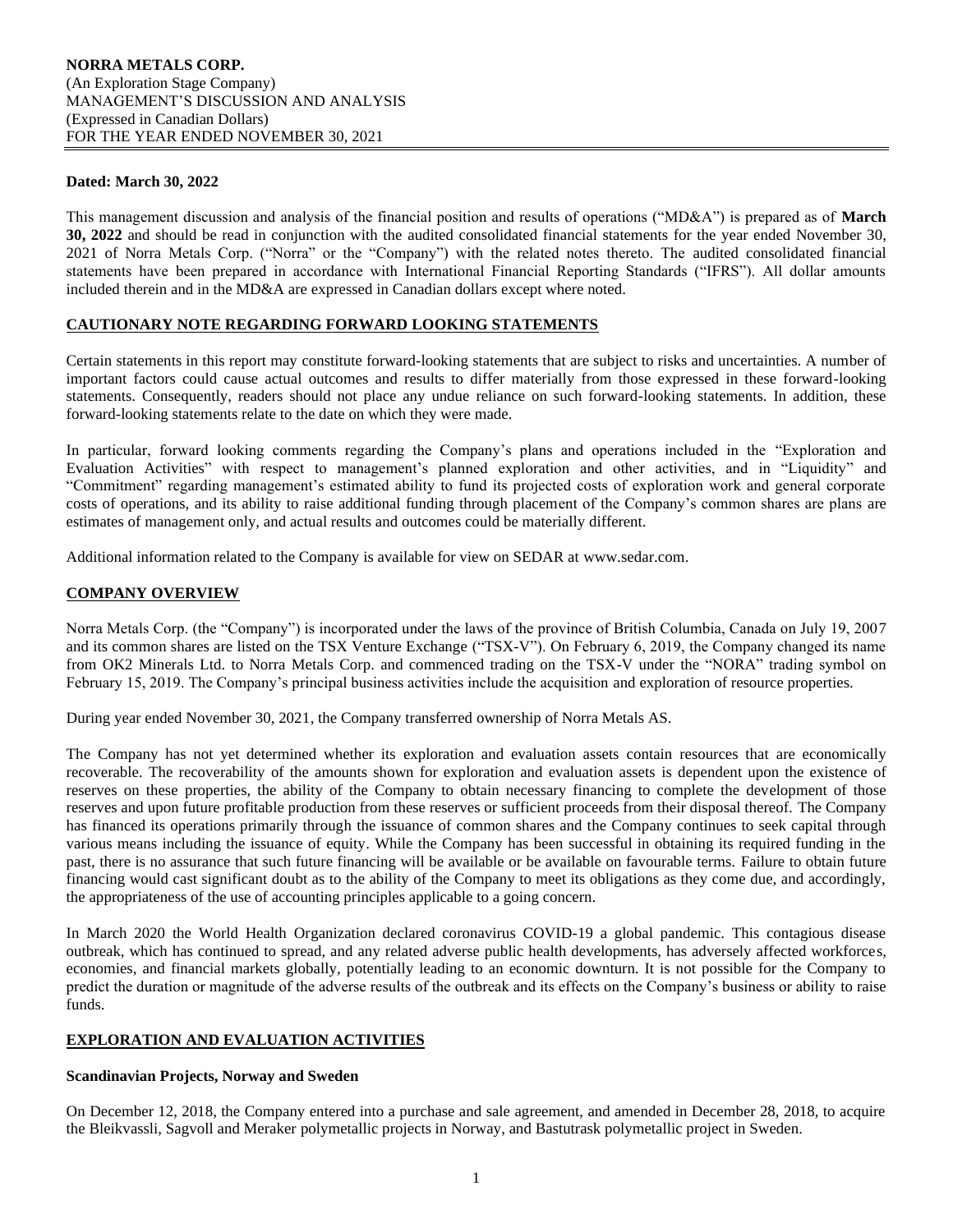During the year ended November 30, 2019, the Company issued 4,808,770 common shares (valued at \$288,562) pursuant to a purchase and sale agreement to acquire a 100% interest in the following mineral exploration licenses located in Norway and Sweden.

- The Bleikvassli project composed of six licences;
- The Meraker project composed of 21 licences;
- The Sagvoll project composed of 11 licences; and
- The Bastutrask project composed of two mineral exploration licences.

Additionally, the Company must complete a minimum of \$5,000,000 in financings to explore and develop the projects. If the Company has not raised and incurred \$2,000,000 within 2 years of closing, the Company shall issue to the vendors additional shares totaling 5% of the ownership in the Company on a non-diluted basis on the date 2 years from closing. In addition, the Company is required to issue common shares to maintain the vendor's percentage interest, ranging from 9.9% to 14.9%, up to a maximum of 21,350,956 common shares, in the Company up to December 12, 2023 for no additional consideration. The projects are subject to a 3% NSR, with annual advance royalty payments required. The Company may repurchase up to 1% of the NSR, subject to certain conditions. The vendor has the right to appoint one member to the Company's board of directors, subject to certain conditions. Pursuant to an amended agreement signed during the ear ended November 30, 2021, the \$2,000,000 spending requirement was extended to February 15, 2022.

The four Scandinavian projects, three properties in Norway and one in Sweden, provide Norra with a portfolio of prospective properties. The properties contain historic mining areas and/or historic, drill-defined zones of polymetallic base metal mineralization (zinc-lead-copper) with variable levels of precious metal enrichments (silver  $\pm$  gold).

There is very good exploration potential on all four properties and Bleikvassli as a former Cu-Zn-Ag  $(\pm$  Au) producer, represents an immediate and significant exploration target for the company. The Bleikvassli property is located in central Norway, contains power and paved roads onsite, is close to tide water and nearby rail service. The property hosts the Bleikvassli mine, a pastproducing sediment-hosted massive sulphide Zn-Pb deposit with minor Cu, Au and Ag credits. The mine closed in 1997, following continuous operation since 1957 which saw the extraction of 5.0 million tonnes grading 4.0% Zn, 2% Pb, 0.15% Cu, and 25g/t Ag.

Historic resources remaining at time of mine closure, according to the Norwegian Geological Survey (2017), were 720,000 tonnes grading 5.17% Zn, 2.72% Pb, 0.27% Cu, 45g/t Ag, 0.2g/t Au. However, previous workers did not outline their key assumptions, parameters and methods of resource estimation and did not specify resource categories for this estimate and as such are not compliant with NI 43-101 standards. These historical estimates have not been verified and Norra is not treating these estimates as current resources. Though little work has been done on showings outside the main deposit, there are numerous documented mineral occurrences outside the main mine workings that have received little or no recent exploration despite being of the same mineral style and hosted in similar geology as the Bleikvassli deposit.

Norra has begun reviewing the historic drilling data and incorporating that data into a Leapfrog 3D Geological Modeling software program that also contains the underground mining development as well as the previously mined areas of the deposit. Records indicate that there have been more than 1400 diamond drill holes completed on or in the deposit however, most of the holes were drilled from the underground drifts and in the historically mined areas. Many of the holes would have been drilled in advance of mining so are likely mined out. The underground workings are currently flooded so at this time, planned drilling in the deposit will have to be competed from surface. However, the company is also examining the option of possibly dewatering a portion of the mine that would allow access to complete underground drilling.

A review of the drill hole data and areas of past mining has shown three areas of drill holes that lie outside the areas of past mining. These three areas are located; at the north end of the deposit, under the main area of mining and at the south end of the deposit. These three areas represent target areas for the company to begin a preliminary diamond drill program.

Previous work by the operators of the mine in 1986 recognized two lenses of unexploited mineralization at the north end of the deposit. These lenses, reportedly intercepted by the old galleries and drillholes, appear to be unmined based on the current review of the available cross sections. The reports at that time indicated that "Lens A" contained between 125,000 -162,000t grading 3.25 % Pb, 0.42 % Cu, 7.27 % Zn and 41 g/t Ag. Previous workers did not outline their key assumptions, parameters and methods of resource estimation for "Lens A" and did not specify resource categories for this estimate and as such are not compliant with NI 43-101 standards. These historical estimates have not been verified and Norra is not treating these estimates as current resources.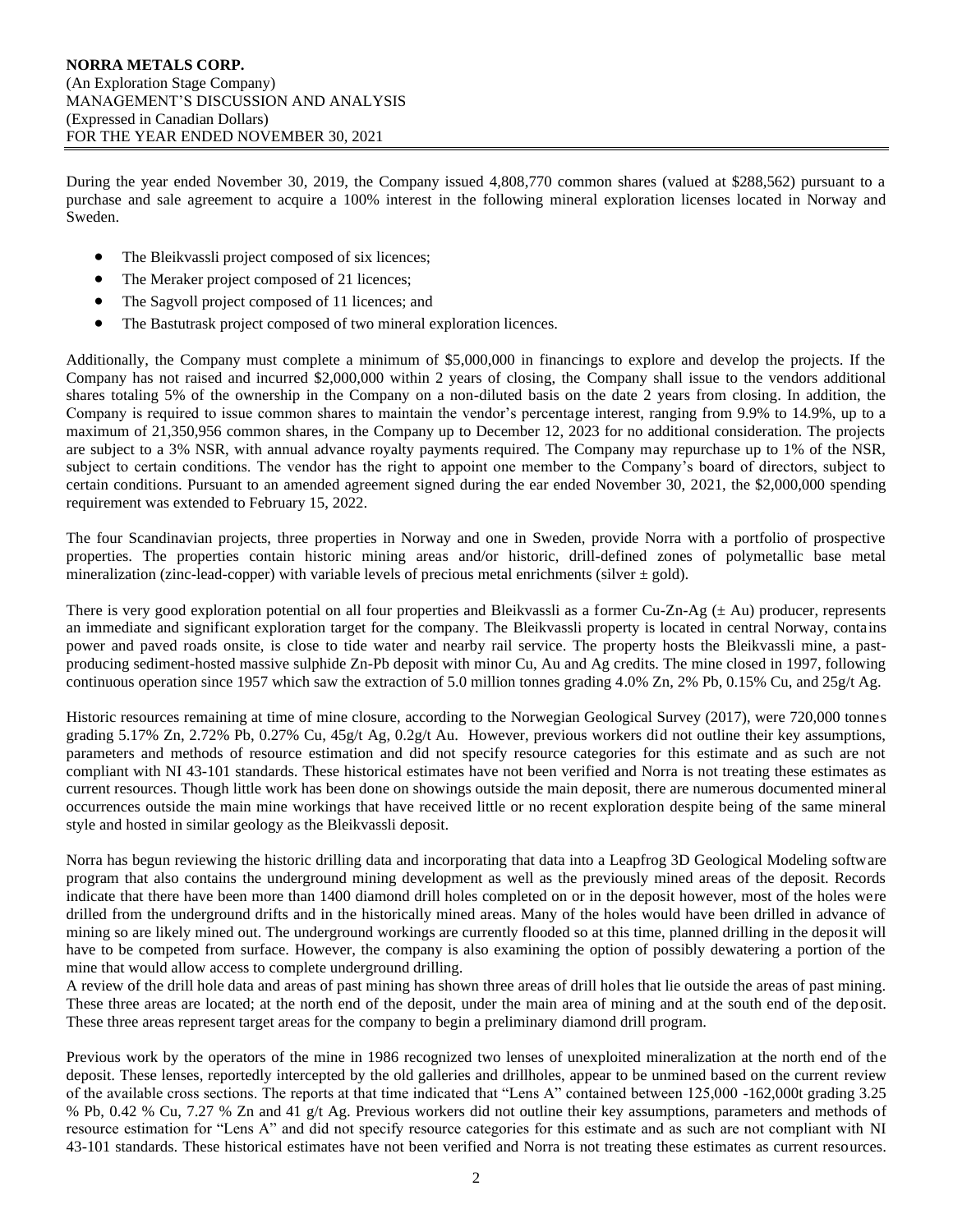"Lens B", which is reportedly insufficiently explored, contains thickness between 1.2m-4.27m grading between 6.7-9.4% Zn, 2.00- 4.4% Pb, 0.05-0.08% Cu and 18.7-63.7 g/t Ag.

Development at the Bleikvassli mine spans several levels which extend for over a kilometer of strike length accessed via a portal and ramp system. Operations ceased at the mine in 1997 and there are no records of any subsequent development or exploration work.

Primary access to the Bleikvassli property is via paved road, with the site of the former mine connected by paved and maintained road to the town of Bleikvasslia, which is itself connected to the rest of Norway via the national highway system. Passenger rail service is available from Oslo or Trondheim to the town to Bjerka, 30 km to the north. The nearest airport is in Mo i Rana 60 km to the north, which has daily connecting flights to Oslo and Trondheim. Electrical power is actively supplied by commercial operators to the site of the Bleikvassli mine. Concentrates or mining equipment could be shipped through the port of Mo i Rana.

In January 2020, the Company decided to reduce its Scandinavian property holding from four properties to two properties. Norra will continue to advance the past producing Bleikvassli project and the nearby Meråker exploration project. The company has decided to return the Norwegian Sagvoll license and the Swedish Bastutrask license back to its partners, EMX Royalty (see News Release dated Dec 13, 2018 for property details). The remaining Norwegian properties contain historic mining areas and/or historic, drill-defined zones of polymetallic base metal mineralization (zinc-lead-copper) with variable levels of precious metal enrichments (silver  $\pm$  gold).

There is strong exploration potential on both properties and Bleikvassli as a former Cu-Zn-Ag  $(\pm$  Au) producer, represents an immediate and significant exploration target for the company. The Bleikvassli property is located in central Norway, contains power and paved roads onsite, is close to tide water and nearby rail service. The property hosts the Bleikvassli mine, a pastproducing sediment-hosted massive sulphide Zn-Pb-Cu-Ag deposit with minor Au credits. The mine closed in 1997, following continuous operation since 1957 which saw the extraction of 5.0 million tonnes grading 4.0% Zn, 2% Pb, 0.15% Cu, and 25g/t Ag.

The Meråker (18,600 Ha) exploration project is a mature exploration asset that has seen a variety of resource development and small-scale mining. Meråker hosts the historic Lillefjell and Mannifjell deposits which were the sites of small-scale mining completed intermittently between the years 1760-1918. Site visits conducted by the Company revealed massive, high grade sphalerite-chalcopyrite dumps on zones outside of the main developed area.

In December 2019, the Company issued 356,400 common shares pursuant to the Scandinavian Projects agreement in maintaining the vendor's percentage interest of 9.9%.

In November 2020, the Company decided to return the Norwegian Sagvoll license, and the Swedish Bastutrask license back to the vendors through the sale of subsidiaries (Norra Metals 1 AS, Norra Metals 2 AS, Norra Metals Sweden AB, and Bastutrask Holding AB ) in consideration of USD\$4, which resulted a gain of \$17,365.

In September 2020, the Company issued 3,200,385 common shares pursuant to the Scandinavian Projects agreement in maintaining the vendor's percentage interest of 9.9%.

On January 25, 2022, the Company announced that they have completed the historical data compilation and integration into GIS software from the Bleikvassli (including Bleikvassli mine) and Meråker properties.

The completion of the compilation and data integration from both Bleikvassli and Meråker properties in Norway, has resulted in a vast amount of data available to be used in future drill target definition.

On February 9, 2022, the Company announced that they have defined 11 high-priority targets for base metals and accessory gold, resultant from the previous historical data compilation and integration.

The target definition and selection were mainly based on the available geochemical data from the Mineral Database of NGU (Geological Survey of Norway), past campaigns of exploration done in 1998 and 2001, regional NGU exploration programs consisting of both geochemical and geophysical surveys and field inspection. The sampling done previously over all areas including old mine wastes, pits, dumps and outcropping bedrock and the results obtained, allowed Norra to outline 11 highpriority targets which showed significant grades of base metals, gold and silver including these highlights: Lillefjell: bedrock and dumps show grades up to 8.01% Cu; 17.55% Zn; 2542 ppb Au; 34.4 g/t Ag. and Ebba-Vaeråsvollen: bedrock samples show grades of up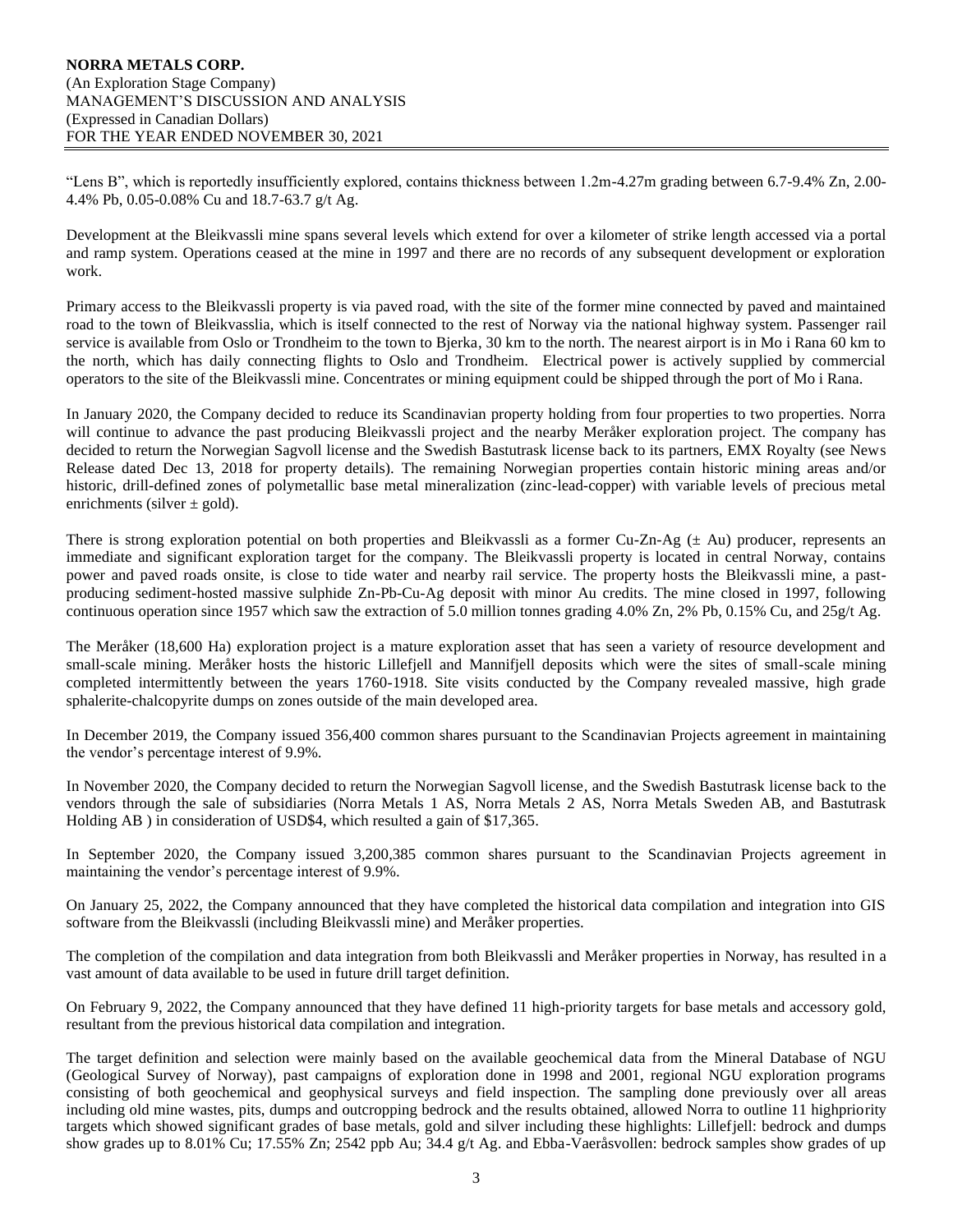to 12.39% Cu; 25.91% Zn; 561 g/t Co and up to 1396 ppb Au; 472 g/t Ag. The future exploration field campaign will be based on this target definition.

Targets Description:

 $\bullet$  Lillefjell:  $(1.72 \text{ Km2})$ :

This target is defined by several pits and an old copper mine. The length from the edge of the prospects is 800m. Sampling the bedrock and dumps show grades up to: 8.01% Cu; 17.55% Zn; 2542 ppb Au; 34.4 g/t Ag. Cobalt is also anomalous, up to 410 ppm Co.

• Mannfjell: (2.90 Km2):

Mannfjell target includes two small pits and an underground zinc mine. Mannfjell sampling data from bedrock and dumps show grades up to 4.01% Cu; >10% Zn and up to 3745 ppb Au; 157.2 g/t Ag.

• Fonnfjell: (6.22 Km2):

Fonnfjell target consists of a cluster of five old Cu-Zn mines and three prospects. The mine productions are reported in. The NGU bedrock sampling reveals grades up to 5.57% Cu; up to 10% Zn, up to 2135 ppb Au and 117 g/t Ag at Øytrø that is the most anomalous gold mineralization besides Lovlibekk, on the property.

• Gilså: (0.82 Km2):

Gilså target corresponds to an old underground mine of massive sulphides. The bedrock sampling shows grades up to 8.5% Cu; and up to 7.49% Zn, but systematically above 2.79% Zn. Some samples are anomalous in gold that can reach to 536 ppb Au and 30.3 g/t Ag.

• Dronningen: (1.08 Km2):

Dronningen target includes three prospects, a small open pit and an underground copper mine. The bedrock and pit sampling of the mineralization shows grades up to 8.87% Cu;  $0.62\%$  Zn; 285 ppb Au and 17.7 g/t Ag.

- Ebba-Vaeråsvollen: (4.56 Km2): Ebba-Vaeråsvollen target covers an extensive area with eight mineral prospects aligned along 3.1 Km. The bedrock samples show grades up to 12.39% Cu; 25.91% Zn; 561 g/t Co and up to 1396 ppb Au; 472 g/t Ag.
- Langsundgruva: (3.03 Km2): Langsundgruva target is defined by four prospects and an underground semi-massive sulphides mine. Sampling of bedrock and dumps reveal grades up to 6.30% Cu; 19.28% Zn; 24.4 g/t Ag and 229 g/t Co.
- Torsbjørk:  $(0.67 \text{ Km2})$ :

This target consists of an underground Zn-Cu mine with semi-massive sulphides. The bedrock samples taken, show grades of up to 6.60% Cu; 2.58% Zn; 30.9 g/t Ag and 292 g/t Co.

- Krogstadåa: (1.38 Km2): This target includes two prospects, approximately 1,250m from apart. Some limited bedrock sampling show grades up to 5.01% Cu; >10% Zn and up to 24.3 g/t Ag; 336ppb Au.
- Svartåtjern: (0.78 Km2): The target of Svartåtjern consists of several mineralization occurrences in a pit suggesting previous mining. The assays at from bedrock and dumps shows up to 3.77% Cu; 0.12% Zn; 30 g/t Ag and 467 ppb Au.
- Bjørnbeken: (0.24 Km2): Bjørnbeken target corresponds to a copper occurrence without assessment or evaluation.

On March 10, 2022, the Company announced that they have defined one drill-ready target and five high-priority targets at Bleikvassli property, as a result of the previous historical data compilation and integration.

The targets were selected based on results obtained from data such as NGU's (Norwegian Geological Survey) bedrock geochemical survey, several geophysical surveys and historic core drilling. The latter with special focus on a portion of the full down dip extension of Bleikvassli deposit defining a drill-ready target. Some of those samples grades include up to 12.52% Cu; 35.51% Zn;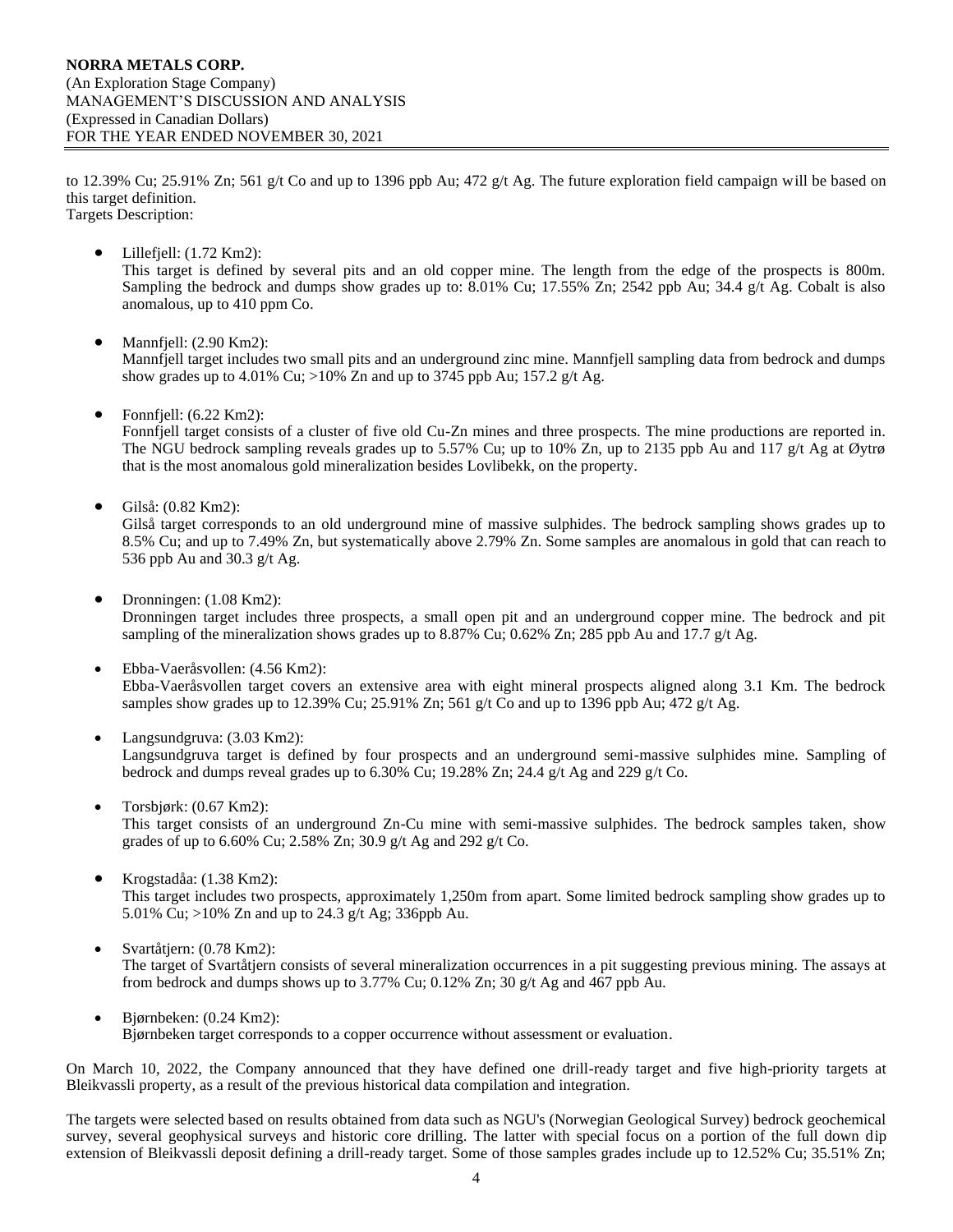17.79% Pb; 80.6 g/t Ag and 744ppb Au. The geological, geochemical and geophysical surveys reported herein are historical in nature and not to be relied upon by the reader. A qualified person has not done sufficient work on behalf of the Company to verify the results of these historical exploration programs. While the historical exploration programs should not be relied upon, the Company believes the historical results provides an indication of the potential of the property and is relevant to any future exploration programs.

During the year ended November 30, 2021, the Company entered into an amendment agreement whereby EMX waive its right to declare default if the Company complete the following obligations:

- i) cash payment of US143,646 on or before March 31, 2022 (subsequently paid).
- ii) 2022 land payments for the Bleikvassli and Meraker licenses on or before March 15, 2022 (subsequently paid).
- iii) file all appropriate work plans, landowner notification and off-road driving permit applications that are needed to conduct geological work programs on the Bleikvassli licenses on or before April 15, 2022
- iv) execute a minimum of US\$50,000 in sampling, geophysical surveys, or other on-stie field work on the Meraker licenses on ore before December 31, 2022.
- v) complete a minimum of 3,500 meters of drilling across the Bleikvassli licenses.

Subsequent to November 30, 2021, the Company closed a non-brokered private placement (Note 17), and accordingly, the Company will issue additional shares to EMX to maintain its 9.9% interest. The Company is currently in default of the \$2,000,000 spending requirement, and may need to issue shares to EMX to maintain a 14.9% interest.

## **RESULTS OF OPERATIONS**

|                                       | <b>For the Year Ended</b><br><b>November 30, 2021</b> | <b>For the Year Ended</b><br><b>November 30, 2020</b> | <b>For the Year Ended</b><br><b>November 30, 2019</b> |
|---------------------------------------|-------------------------------------------------------|-------------------------------------------------------|-------------------------------------------------------|
| Total revenues                        | Nil \$                                                | Nil                                                   | Nil                                                   |
| Loss and comprehensive loss           | 1,506,189                                             | 1,348,225                                             | 1,722,596                                             |
| Loss per share $-$ basic and diluted  | 0.02                                                  | 0.02                                                  | 0.04                                                  |
| Total assets                          | 48,131                                                | 723,432                                               | 280,537                                               |
| Total long-term financial liabilities | Nil                                                   | Nil                                                   | Nil                                                   |
| Cash dividends declared $per - share$ | Nil                                                   | Nil                                                   | Nil                                                   |

During the year ended November 30, 2021, loss and comprehensive loss increased to \$1,506,189 and total assets decreased to \$48,131 (2020 - \$1,348,225 and \$723,432) due to incurring higher advertising expense for the Company's effort to increase market awareness, share-based compensation for options granted, additional legal fees to facilitate financing and audit fees related to review engagements that was done during the year.

During the year ended November 30, 2020, loss and comprehensive loss decreased to \$1,348,225 (2019 - \$1,722,596) due to reduced travel and exploration due to COVID-19 during the year. Total assets increased to \$723,432 (2019 - \$280,537) due to completion of private placement to raise capital and increased prepaids due to timing of accounts payable.

## Year Ended November 30, 2021

During the year ended November 30, 2021, the Company incurred a loss and comprehensive loss of \$1,506,189 compared to \$1,348,225 during the year ended November 30, 2020. Significant changes during the year ended November 30, 2021 as compared to the year ended November 30, 2020 include the following:

- Advertising, marketing and promotion of \$284,518 (2020 \$78,608) increased as a result of the Company's effort to increase market awareness during the current year.
- Consulting, director, and management fees of \$187,278 (2020 \$297,175) decreased as a result of resignation of an officer, and directors reduced their fees to preserve funds during the current year.
- Exploration and evaluation property specific of \$123,809 (2020 \$634,999) decreased primarily as a result of decreasing the spending to exploration work for preservation of funds during the current year during the current year.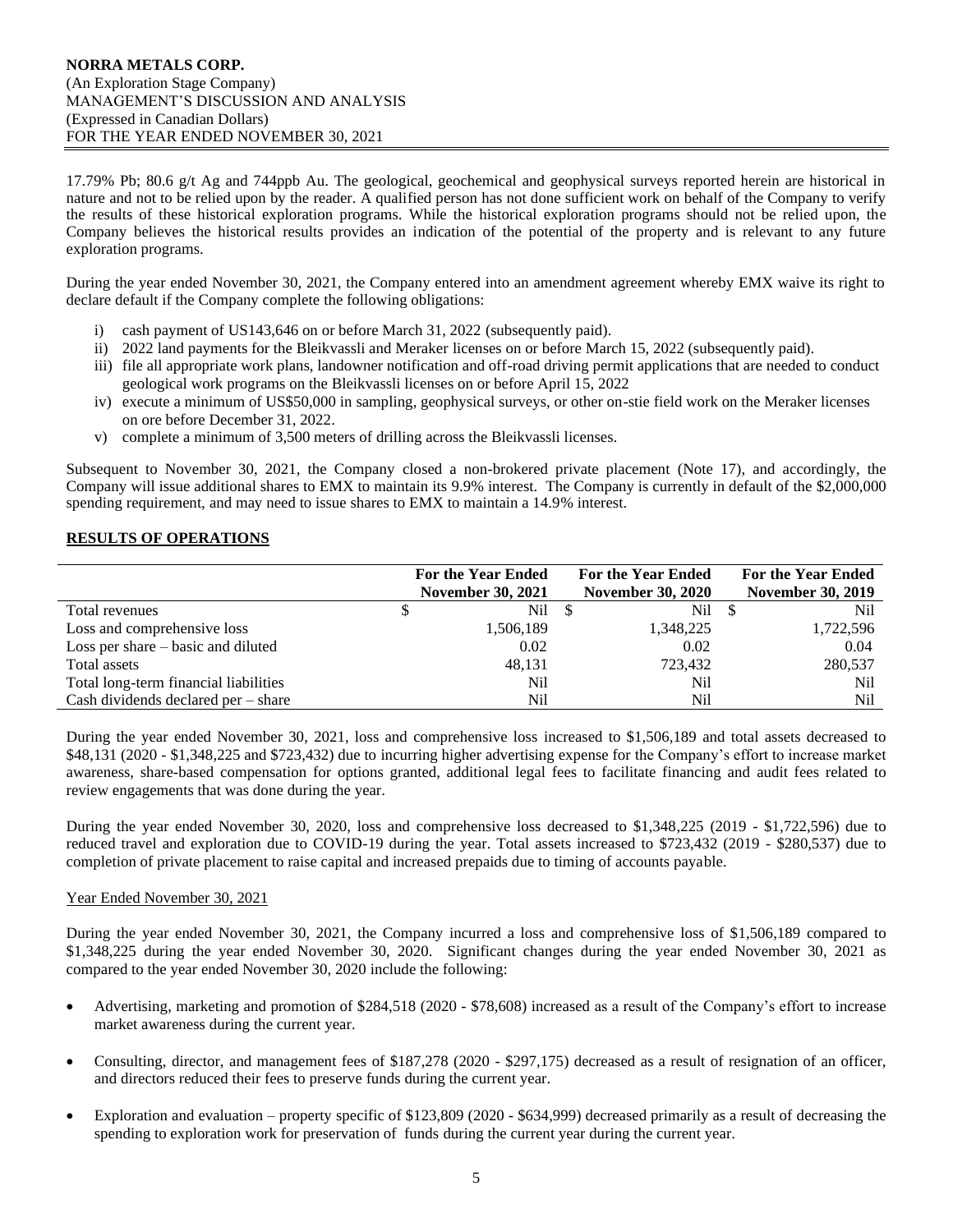- Exploration and evaluation general of \$123,809 (2020 \$27,595) increased primarily due to monthly fees paid or incurred to the recently appointed VP Exploration for his geological services during the current year.
- Professional fees of \$233,797 (2020 \$148,386) increased as a result of increased legal services and additional audit review engagement completed to facilitate the upcoming financing during the current year.
- Rent of \$Nil (2020 \$60,939) decreased as a result of termination of leased office space during the current year.
- Share-based compensation of \$320,500 (2020 \$47,700) increased as a result of options being granted in the current year.
- Travel of \$47,851 (2020 \$21,120) increased as a result of increased meetings with shareholders and brokers in the current year.

## Three Months Ended November 30, 2021

During the three months ended November 30, 2021, the Company incurred a loss and comprehensive loss of \$279,800 compared to \$1,053,084 during the three months ended November 30, 2020. Significant changes during the three months ended November 30, 2021 as compared to the three months ended November 30, 2020 include the following:

- Advertising, marketing and promotion of \$48,800 (2020 \$77,836) decreased as a result of the Company's effort to decrease market awareness during the current period.
- Consulting, director, and management fees of \$42,000 (2020 \$195,175) decreased as a result of resignation of an officer, and directors reduced their fees to preserve funds during the current period.
- Exploration and evaluation property specific of \$55,768 (2020 \$592,071) decreased primarily as a result of decreasing the spending to exploration work for preservation of funds during the current period.
- Exploration and evaluation general of \$30,000 (2020 \$Nil) increased primarily due to monthly fees paid or incurred to the recently appointed VP Exploration for his geological services during the current period.
- Professional fees of \$61,243 (2020 \$38,056) increased as a result of increased legal services and additional audit review engagement completed to facilitate the upcoming financing during the current period.
- Travel of \$34,310 (2020 \$5,057) increased as a result of increased meetings with shareholders and brokers in the current period.

## **SELECTED QUARTERLY INFORMATION**

|                                    | <b>4th Ouarter Ended</b> | 3rd Ouarter Ended      | 2nd Ouarter Ended | <b>1st Ouarter Ended</b> |
|------------------------------------|--------------------------|------------------------|-------------------|--------------------------|
|                                    | <b>November 30, 2021</b> | <b>August 31, 2021</b> | May 31, 2021      | <b>February 28, 2021</b> |
| Revenue                            | \$Nil                    | \$Nil                  | <b>SNil</b>       | \$Nil                    |
| Loss and comprehensive loss        | \$279,800                | \$229,256              | \$590,634         | \$406,499                |
| Loss per share – basic and diluted | $($ \$0.00)              | $(\$0.00)$             | (S0.01)           | $(\$0.00)$               |
|                                    | <b>4th Ouarter Ended</b> | 3rd Ouarter Ended      | 2nd Ouarter Ended | <b>1st Ouarter Ended</b> |
|                                    | <b>November 30, 2020</b> | <b>August 31, 2020</b> | May 31, 2020      | <b>February 29, 2020</b> |
| Revenue                            | \$Nil                    | \$Nil                  | <b>SNil</b>       | \$Nil                    |
| Loss and comprehensive loss        | \$1,053,084,308          | \$68,866               | \$150,632         | \$213,374                |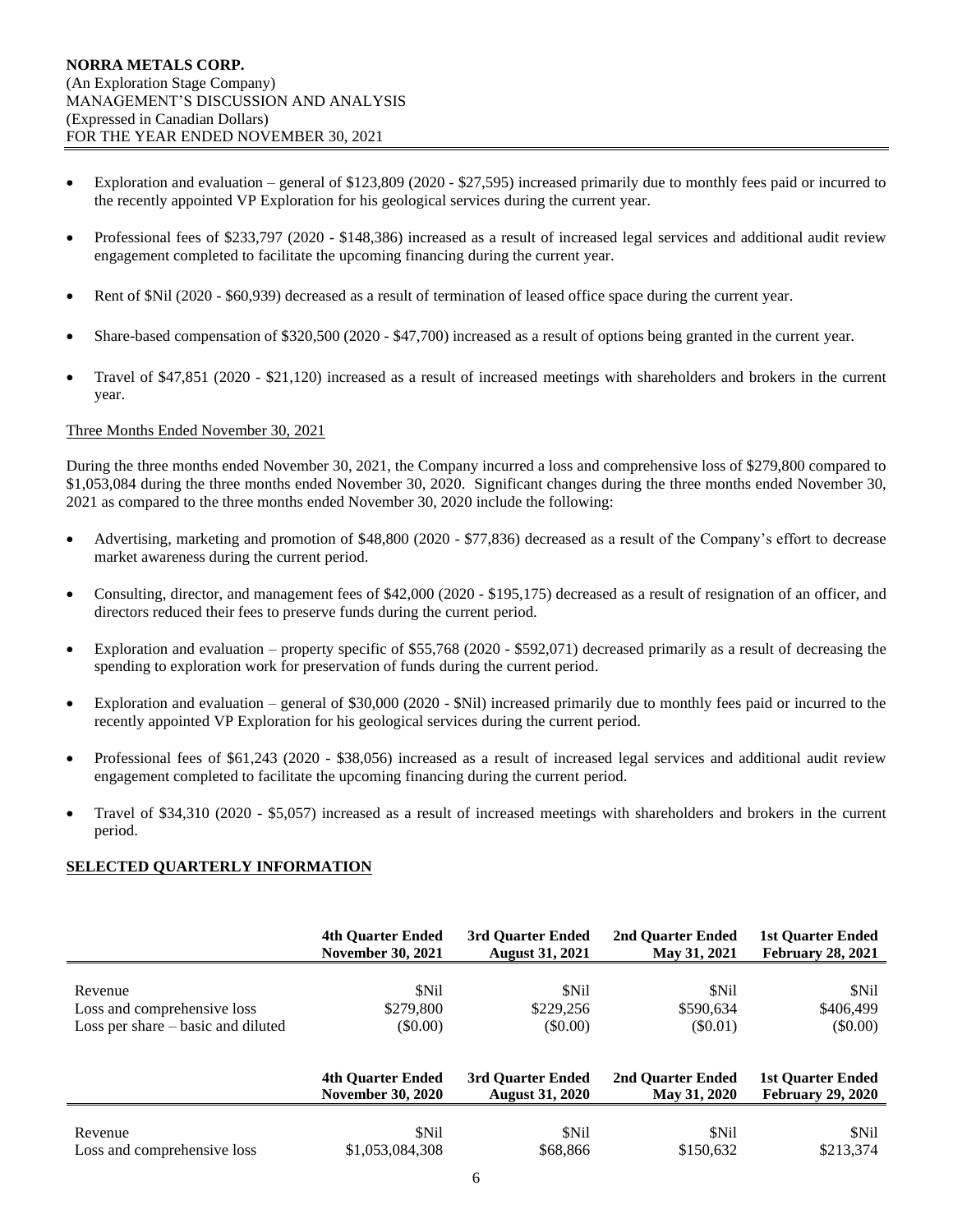## **NORRA METALS CORP.** (An Exploration Stage Company) MANAGEMENT'S DISCUSSION AND ANALYSIS (Expressed in Canadian Dollars) FOR THE YEAR ENDED NOVEMBER 30, 2021

| basic and<br>- per share<br>Loss<br>diluted | $\$0.00$ | $.00^{\circ}$<br>`\$0 | $.00^{\circ}$<br>6\$C | \$0.00 |
|---------------------------------------------|----------|-----------------------|-----------------------|--------|
|---------------------------------------------|----------|-----------------------|-----------------------|--------|

During the quarter ended November 30, 2021, loss and comprehensive loss increased to \$279,800 from \$229,256 during the period ended mainly due to management fees, fees to VP Exploration, denial of mining tax credit, and travel expenditures during the quarter.

During the quarter ended August 31, 2021, loss and comprehensive loss decreased to \$229,256 from \$590,634 during the period ended May 31, 2021 mainly due to share-based compensation of \$320,500 related to stock options granted during the prior quarter.

During the quarter ended May 31, 2021, loss and comprehensive loss increased to \$590,634 from \$406,499 during the period ended February 28, 2021. Significant changes during the quarter were share-based compensation of \$320,500 related to stock options granted and decreased exploration and evaluation – property specific of \$4,337 (February 28, 2021 - \$179,179).

During the quarter ended February 28, 2021, loss and comprehensive loss decreased to \$406,499 from \$1,053,084 during the period ended November 30, 2021 due to exploration work done on the Norway's properties during the prior quarter.

During the quarter ended November 30, 2020, loss and comprehensive loss increased to \$1,053,084 from \$68,866 during the period ended August 31, 2020 due to exploration work done on the Norway's properties and the billing of consulting services during the quarter.

During the quarter ended August 31, 2020, loss and comprehensive loss decreased to \$68,866 from \$150,632 during the period ended May 31, 2020, mainly due to share-based compensation of \$47,700 related to stock options granted and exploration and evaluation reversal – property specific of \$65,621 due to less exploration work performed with fewer mineral exploration projections and the Company's geologists voluntary decision to halt fees until the Company raises financing and increases activities.

During the quarter ended May 31, 2020, loss and comprehensive loss decreased to \$150,632 from \$213,374 during the period ended February 29, 2020, mainly due to less costs incurred related to professional fees and exploration and evaluation – property specific during the quarter.

## **LIQUIDITY**

Working capital is a measure of both a company's efficiency and its short-term financial health, which is calculated as current assets less current liabilities. The working capital ratio of current assets to current liabilities indicates whether a company has enough short-term assets to cover its short-term debt.

At November 30, 2021, the Company had current assets of \$30,631 and current liabilities of \$621,990 yielding a working capital deficit of \$591,359.

The Company has not generated any revenue from operations and to date has relied entirely upon the sale, by way of private placement, of common shares and flow-through common shares to carry on its business.

During the year ended November 30, 2021, the Company issued 2,625,000 common shares at a value of \$262,500 pursuant to exercise of warrants.

Subsequent to November 30, 2021, the Company completed a non-brokered private placement financing for total gross proceeds of \$916,625 by the sale of 14,101,922 units at a price of \$0.065 per unit where each unit comprises one common share and one-half of one common share purchase warrant. Each full warrant will entitle the holder to purchase one additional common share of the Company for a period of 24 months at a price of \$0.12 per share. In connection with the financing, the Company paid a finders' fees of \$28,051 cash and granted 431,550 broker's warrants exercisable at price of \$0.12 per share for a period of 24 months.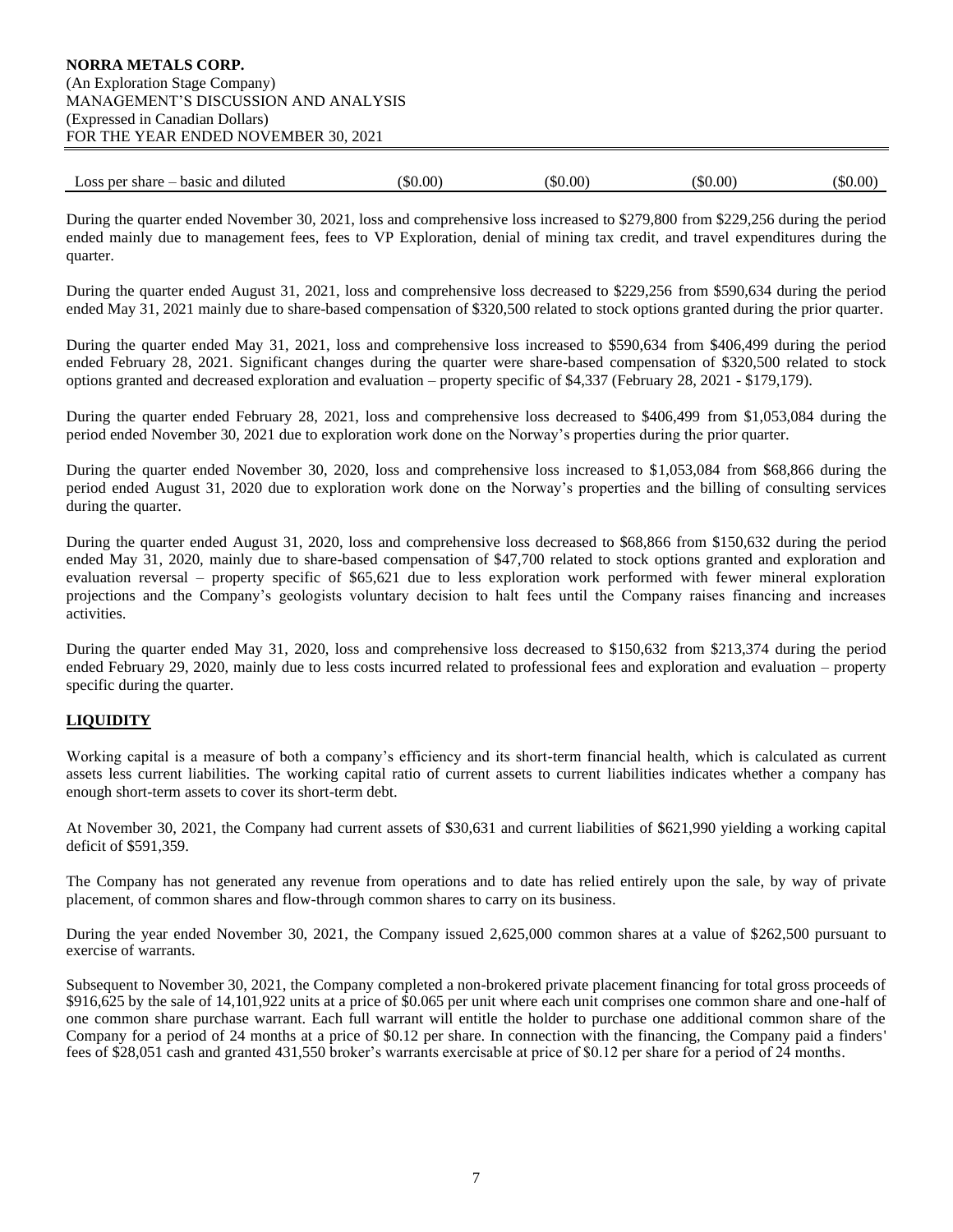|                           | November 30,<br>2021 | November 30,<br>2020 |
|---------------------------|----------------------|----------------------|
| Working Capital (deficit) | (591,359)            | 315,830              |
| Deficit                   | (13,820,824)         | (12, 585, 752)       |

Net cash used in operating activities for the year ended November 30, 2021 was \$783,545 compared to \$894,791 used in for the year ended year ended November 30, 2020, and consisted primarily of the operating loss adjusted for non-cash items and changes in non-cash working capital items.

Net cash provided by investing activities for the year ended November 30, 2021 was \$16,000 compared to cash used in investing activities of \$10,566 for the year ended year ended November 30, 2020. The change for the current year is mainly due to cash loss on sale of subsidiaries of  $Nil (2020 - $6,066)$  and reclamation bond of  $$16,000 (2020 - $4,500)$ .

Net cash provided by financing activities for the year ended November 30, 2021 was \$262,500 compared to cash provided by financing activities of \$1,238,035 for the year ended year ended November 30, 2020. The change for the current year is mainly due to private placement of Nil (2020 - \$1,377,500) and warrants exercised of \$262,500 (2020 - \$17,500).

## **OFF-BALANCE SHEET ARRANGEMENTS**

The Company does not utilize off-balance sheet arrangements.

## **TRANSACTIONS WITH RELATED PARTIES**

During the year ended November 30, 2021, the Company entered into the following transactions with related parties, directors and key management personnel. Key management personnel are individuals responsible for planning, directing and controlling the activities of the Company and include certain directors and officers.

Transactions with related parties and key management personnel are as follows:

| Paid or accrued to:                             | Nature of<br>transactions | November 30.<br>2021 |          | November 30,<br>2020 |
|-------------------------------------------------|---------------------------|----------------------|----------|----------------------|
|                                                 |                           |                      |          |                      |
| Key management personnel:                       |                           |                      |          |                      |
| A company controlled by the CEO                 | Consulting                | \$<br>120,000        | -S       | 120,000              |
| A company controlled by a CFO                   | Professional              | 66,800               |          |                      |
|                                                 | Share-based               |                      |          |                      |
| Directors and companies controlled by Directors | compensation              | 208,325              |          |                      |
| A company controlled by a Director              | Geological consulting     |                      |          | 16,908               |
| A company controlled by a Director              | Professional              |                      |          | 58,700               |
|                                                 |                           |                      |          |                      |
| Total                                           |                           | 395,125              | <b>S</b> | 195,608              |
|                                                 |                           |                      |          |                      |
| <b>Related parties:</b>                         |                           |                      |          |                      |
| A family member of a Director                   | Geological consulting     | \$<br>6.000          | S        | 5,000                |
|                                                 |                           |                      |          |                      |

The amounts due to related parties included in accounts payable and accrued liabilities are as follows:

|                                                        | November 30,<br>2021 | November 30,<br>2020 |
|--------------------------------------------------------|----------------------|----------------------|
| Due to Directors and companies controlled by Directors | 286.717 \$           | 188,571              |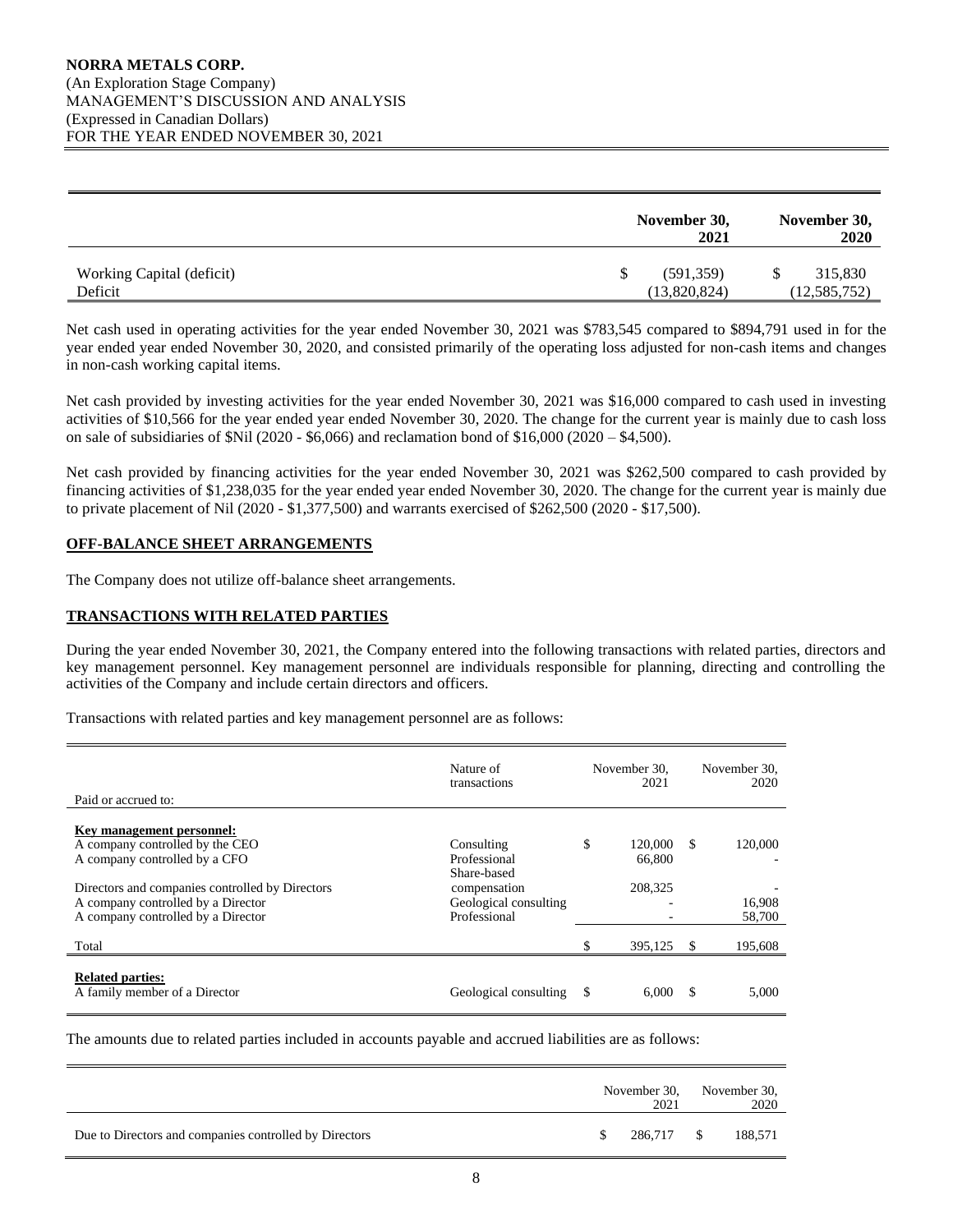As at November 30, 2021, the Company has \$3,808 (2020 - \$3,808) in the loan payable owing to a director of the Company consisting of \$Nil principal and accrued interest expense of \$3,808.

The amounts paid to related parties included in accounts prepaid expenses are as follows:

|              |    | 2021       | November 30, November 30,<br>2020 |
|--------------|----|------------|-----------------------------------|
| Due from CEO | S. | $1,739$ \$ | 21,000                            |

## **PROPOSED TRANSACTIONS**

The Company has no proposed transactions.

### **CHANGES IN ACCOUNTING POLICIES**

Please refer to the audited consolidated financial statements for the year ended November 30, 2021 on [www.sedar.com](http://www.sedar.com/)

### **NEW ACCOUNTING STANDARDS AND AMENDMENTS TO EXISTING STANDARDS**

Please refer to the audited consolidated financial statements for the year ended November 30, 2021 on [www.sedar.com](http://www.sedar.com/)

### **FINANCIAL AND CAPITAL RISK MANAGEMENT**

Financial instruments measured at fair value are classified into one of three levels in the fair value hierarchy according to the relative reliability of the inputs used to estimate the fair values. The three levels of the fair value hierarchy are described below.

- Level 1 quoted prices (unadjusted) in active markets for identical assets or liabilities;
- Level 2 inputs other than quoted prices included in Level 1 that are observable for the asset or liability, either
	- directly (i.e., as prices) or indirectly (i.e., derived from prices); and
- Level 3 inputs for the asset or liability that are not based on observable market data (unobservable inputs).

### **Fair value of financial instruments**

The Company has various financial instruments including cash, receivables, accounts payable and accrued liabilities and a loan payable. The carrying values of receivables and accounts payable and accrued liabilities approximate their fair values due to the short-term nature of these financial instruments.

Cash is varied at a level 1 fair value measured.

The Company's risk exposures and the impact on the Company's financial instruments are summarized below:

### **Credit risk**

The Company is exposed to credit risk only with respect to uncertainties as to timing and amount of collectability of receivables. The Company believes its credit risk is low because a portion of receivables are comprised of goods and services tax (GST) and other government refunds, which is recoverable from the governing body in Canada. Management does not believe the receivables are impaired. The Company doesn't believe there is significant credit risk associated with cash as these amounts are held with major Canadian banks.

### **Liquidity risk**

Liquidity risk is the risk that the Company will not be able to meet its financial obligations as they fall due. The Company's approach to managing liquidity risk is to ensure that it will have sufficient liquidity to meet liabilities when due. As at November 30, 2021, the Company had a cash balance of \$27,580 (2020 – \$532,625) to settle current liabilities of \$621,990 (2020 –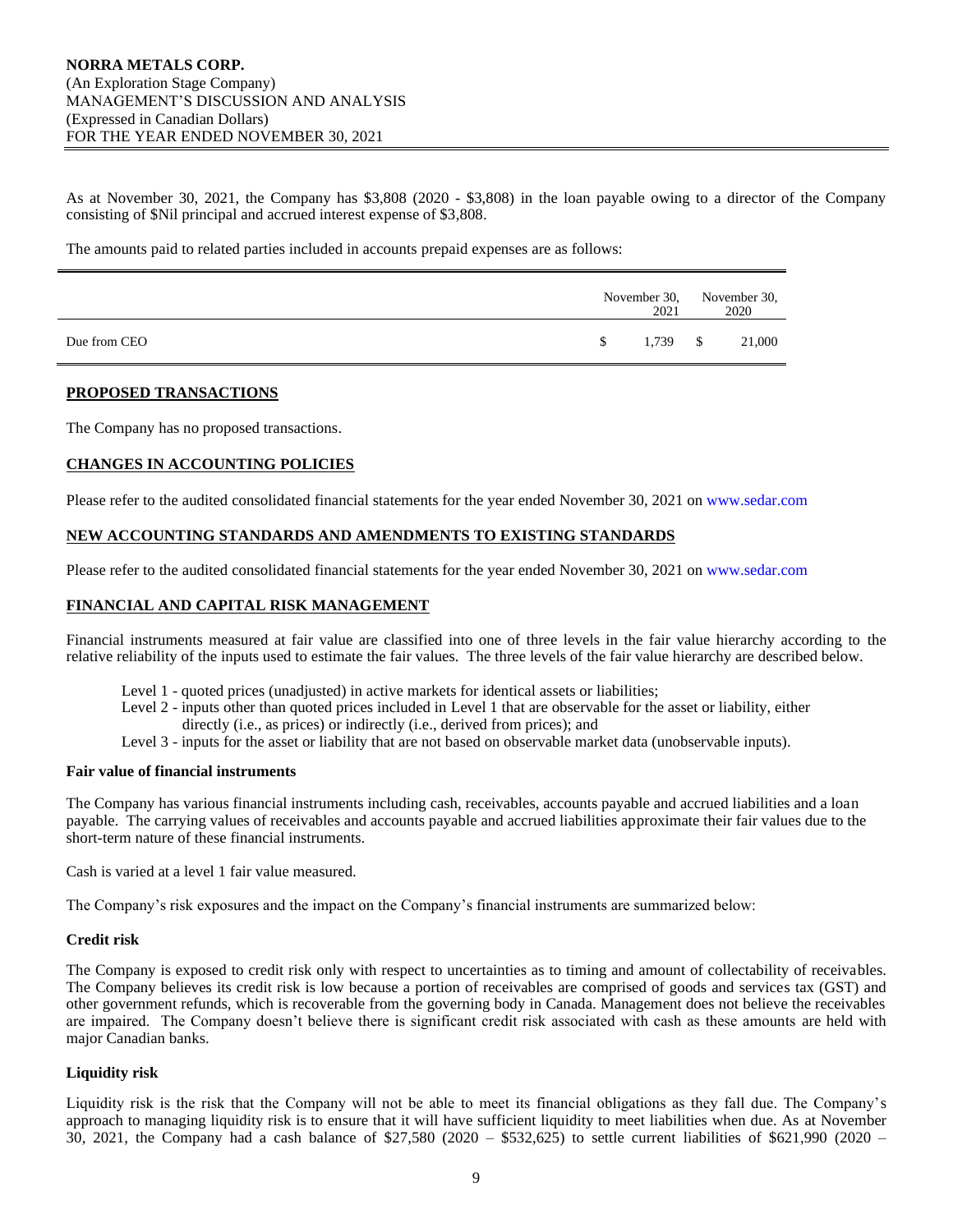\$374,102). All of the Company's financial liabilities have contractual maturities of 30 days or due on demand and are subject to normal trade terms.

### **Interest rate risk**

Interest rate risk is the risk that the future cash flows of a financial instrument will fluctuate because of changes in market interest rates. The risk that the Company will realize such a loss is limited as it does not have any significant interest-bearing financial instruments.

### **Price risk**

Mineral prices, in particular gold and silver, are volatile, and have fluctuated sharply in recent periods. The prices are subject to market supply and demand, political and economic factors, and commodity speculation, all of which can interact with one another to cause significant price movement from day to day and hour to hour. These price movements can affect the Company's ability to operate and to raise financing through the sale of its common shares.

### **Foreign currency risk**

As at November 30, 2021 and 2020, the Company is exposed to foreign currency risk as certain monetary financial instruments are denominated in Swedish, Norwegian and United States currencies. The Company's sensitivity analysis suggests that reasonably expected changes in the rates of exchange in Norway, and the United States would change foreign exchange gain or loss by an insignificant amount.

## **OUTSTANDING SHARE DATA**

As at the date of this MD&A, the Company has 101,402,480 common shares issued and outstanding, and has the following stock options and warrants outstanding:

|                      |            | Exercise   | Expiry             |
|----------------------|------------|------------|--------------------|
|                      | Number     | Price      | Date               |
|                      |            |            |                    |
| <b>Warrants</b>      |            |            |                    |
|                      | 27,550,000 | \$<br>0.15 | September 23, 2022 |
|                      | 939,400    | \$<br>0.15 | September 23, 2022 |
|                      | 2,339,616  | \$<br>0.12 | March 3, 2024      |
|                      | 73,500     | \$<br>0.12 | March 3, 2024      |
|                      | 4,711,345  | \$<br>0.12 | March 23, 2024     |
|                      | 358,050    | \$<br>0.12 | March 23, 2024     |
|                      |            |            |                    |
|                      | 35,971,911 |            |                    |
|                      |            |            |                    |
| <b>Stock options</b> |            |            |                    |
|                      | 700,000    | \$<br>0.06 | August 20, 2023    |
|                      | 533,334    | \$<br>0.30 | September 17, 2023 |
|                      | 83,333     | \$<br>0.30 | November 1, 2023   |
|                      | 5,000,000  | \$<br>0.11 | March 5, 2024      |
|                      | 6,316,667  |            |                    |

### **RISKS AND UNCERTAINTIES**

Mineral exploration is subject to a high degree of risk, which even a combination of experience, knowledge and careful evaluation may fail to overcome. These risks may be even greater in the Company's case given its formative stage of development.

Exploration activities are expensive and seldom result in the discovery of a commercially viable resource. There is no assurance that the Company's exploration will result in the discovery of an economically viable mineral deposit. The Company has generated losses to date and anticipates that it will have sufficient financial resources to undertake its planned exploration programs for the ensuing year, it will require additional funds to further explore its properties. There is no assurance such additional